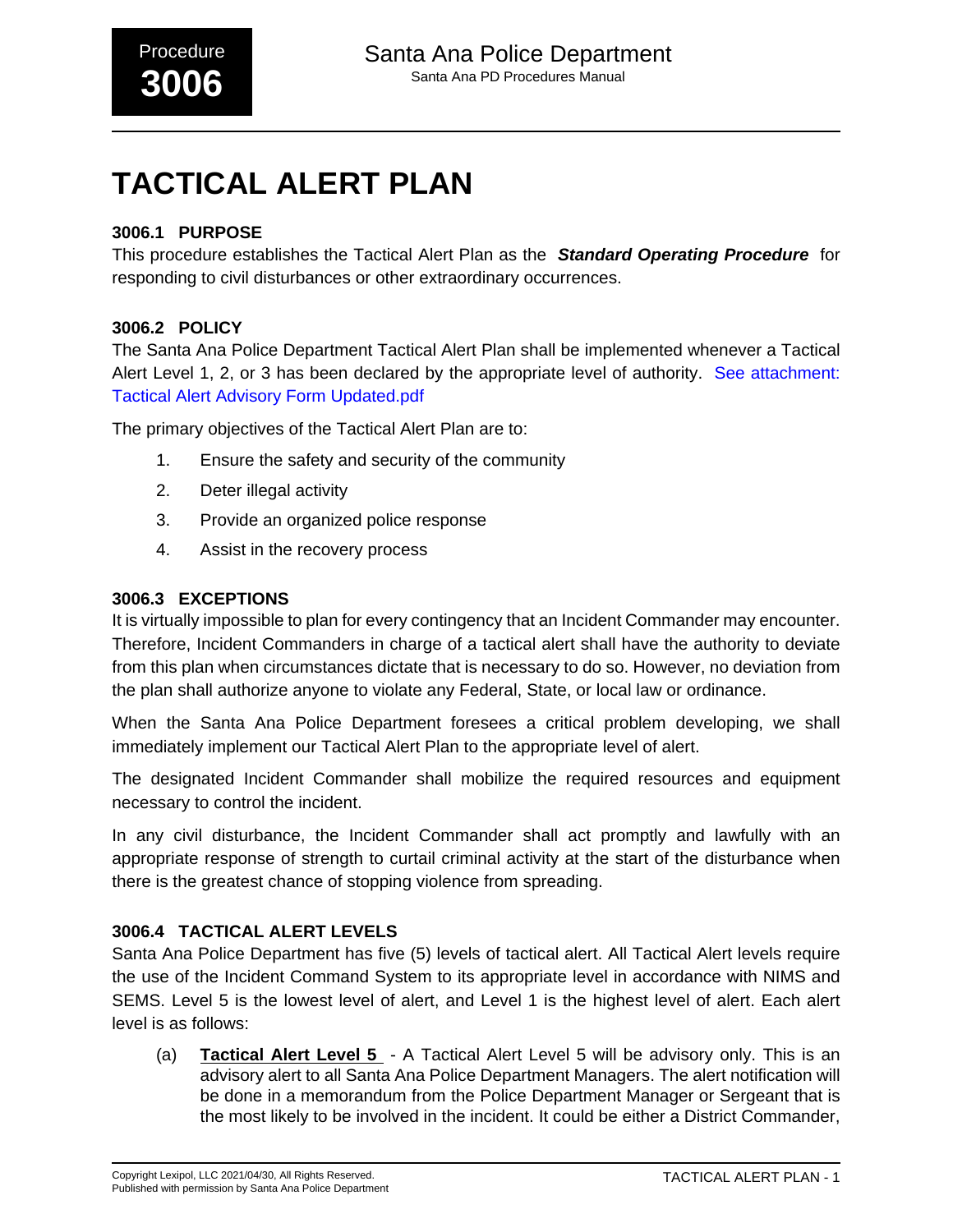#### TACTICAL ALERT PLAN

Watch Commander, Division Commander, Deputy Chief, or the Chief of Police. There will be no special deployment.

- (b) **Tactical Alert Level 4** Some advanced planning is necessary in a Tactical Alert Level 4 by the Incident Commander, such as a pre-selected command post location and pre-selection of officers to work the event or incident. The Manager or Sergeant most likely to be in charge of the incident would ensure that all other Department personnel who may be affected by it receive a Tactical Alert Level 4 notification via a memorandum.
- (c) **Tactical Alert Level 3** A Tactical Alert Level 3 will be declared when it is known in advance that an incident is going to occur or a problem may develop, or an incident that is in progress will require significant numbers of police personnel to maintain order. The Manager most likely to be in charge of the incident (the Incident Commander) will advise all other Department Mangers by memorandum (if time permits) of the tactical alert. If not, notification will be done via telephone or other communication system. A command post will be set up and activated in accordance to the Incident Command System process. The Incident Commander will also have the discretion to activate the Department Operations Center (DOC) if appropriate to assist in the management of the incident. All needed emergency equipment and supplies will be moved to a designated staging area and be ready for distribution and use if necessary. At this level, the Incident Commander will be the rank of Commander or above and will have four options for personnel.
	- (a) **Option 1** Activate a minimum of two platoons of officers. This will give the Incident Commander one Commander, eight Sergeants, and 56 officers.
	- (b) **Option 2** Activate all of the directed patrol teams.
	- (c) **Option 3** Activate the SWAT team as a unit. This would give the Incident Commander two Commanders, three Sergeants, and 19 officers.
	- (d) **Option 4**  Activate any numbers of officers the Incident Commander feels would be appropriate to handle a particular Tactical Alert Level 3 as long as it does not exceed two platoons of officers.
		- (a) When a Tactical Alert Level 3 is broadcast, all on-duty sworn personnel may be required to be in uniform with all of their equipment and available additional resources. This would include all sworn personnel assigned to Investigations and Administration and Support Divisions. If a deployment of the Mobile Command Vehicle or the activation of the Department Operation Center is required the Incident Command Team will be deployed to support the incident command function.
- (d) **Tactical Alert Level 2 - All Department Managers will be notified and required to respond when a Tactical Alert Level 2 is declared. The Incident Command system shall be activated to the appropriate level needed. All on-duty personnel will remain on duty and will not end their watch until released by the Incident Commander. This includes Patrol, Investigation, and Administration and Support personnel. All personnel will be required to be in uniform and all personnel will remain on duty until a Plan A Recall, if necessary, has been activated and we have sufficient personnel to have one full company of**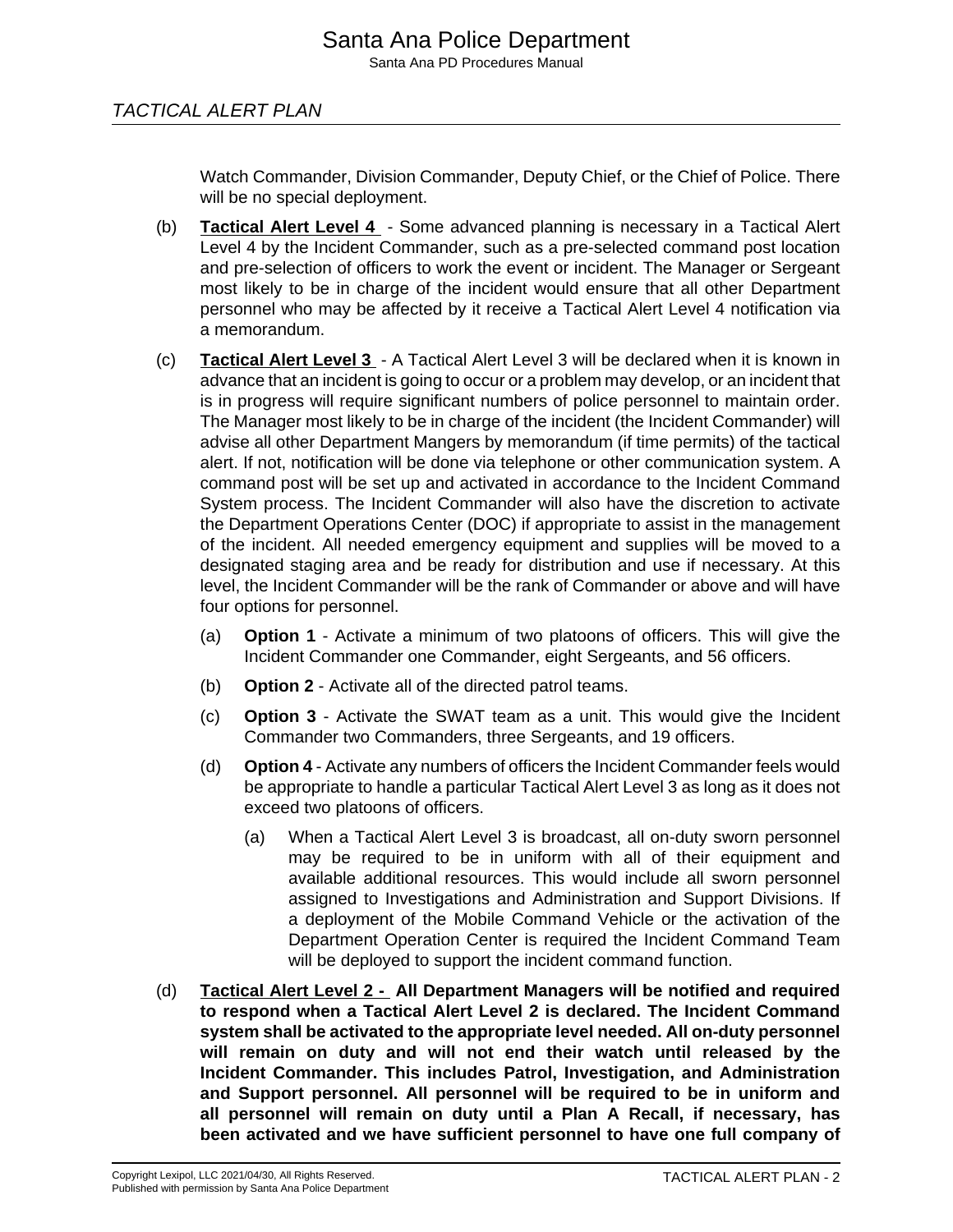**personnel on duty available for the particular incident. A Tactical Alert Level 2 will give the Incident Commander the following personnel: One Deputy Chief, two Commanders, 16 Sergeants, and 112 officers.**

(e) **Tactical Alert Level 1 - A Tactical Alert Level 1 shall result in the immediate activation of the Incident Command System and staffing of all positions within the Incident Command System. All Police Department Managers will be contacted to respond to work, if capable of doing so. It will also result in the activation of the Plan A Recall and all needed personnel will be recalled to work by the Chief of Police or a designee. Once recalled, all personnel will be kept on duty and working until the incident can be downgraded from a Tactical Alert Level 1 to a Level 2, or the determination that it is going to be a long-lasting event that will require putting the entire Department on 12-hour shifts. If this were to occur, the Incident Commander at the direction of the Chief of Police would designate which company of personnel (Alpha Company or Bravo Company) would remain on duty and which would return home and come back to work at the beginning of their 12-hour shift. At a Tactical Alert Level 1, the Incident Commander will form the officers into two companies of personnel (Alpha Company and Bravo Company). Each company will have the following personnel: One Deputy Chief, two Commanders, 16 Sergeants, and 112 officers.The Manager or Sergeant initiating a tactical alert shall review the Tactical Alert Manual to ensure the appropriate response to civil disturbances or other extraordinary occurrences.**

#### **3006.5 AUTHORITY TO CALL A TACTICAL ALERT**

- A. Tactical alerts at each particular level can only be called by the following ranks:
	- 1. Tactical Alert Level 5 Sergeant or Commander
	- 2. Tactical Alert Level 4 Sergeant or Commander
	- 3. Tactical Alert Level 3 Commander or Above Rank
	- 4. Tactical Alert Level 2 Deputy Chief or Above Rank
	- 5. Tactical Alert 1 Deputy Chief or Above Rank

#### **3006.6 TACTICAL ALERT LEVELS 1, 2, AND 3 IMPLEMENTATION**

- A. Upon receiving proper authorization a Level 1, 2, or 3 Tactical Alert has been called, either the Watch Commander or Incident Commander shall ensure the following Department personnel are immediately notified:
	- 1. Chief of Police
	- 2. Each Bureau Deputy Chief/Deputy Director
	- 3. Each Division Commander
	- 4. Police Legal Advisor
- B. When they are notified that a tactical alert has been called, they shall also be given the following information: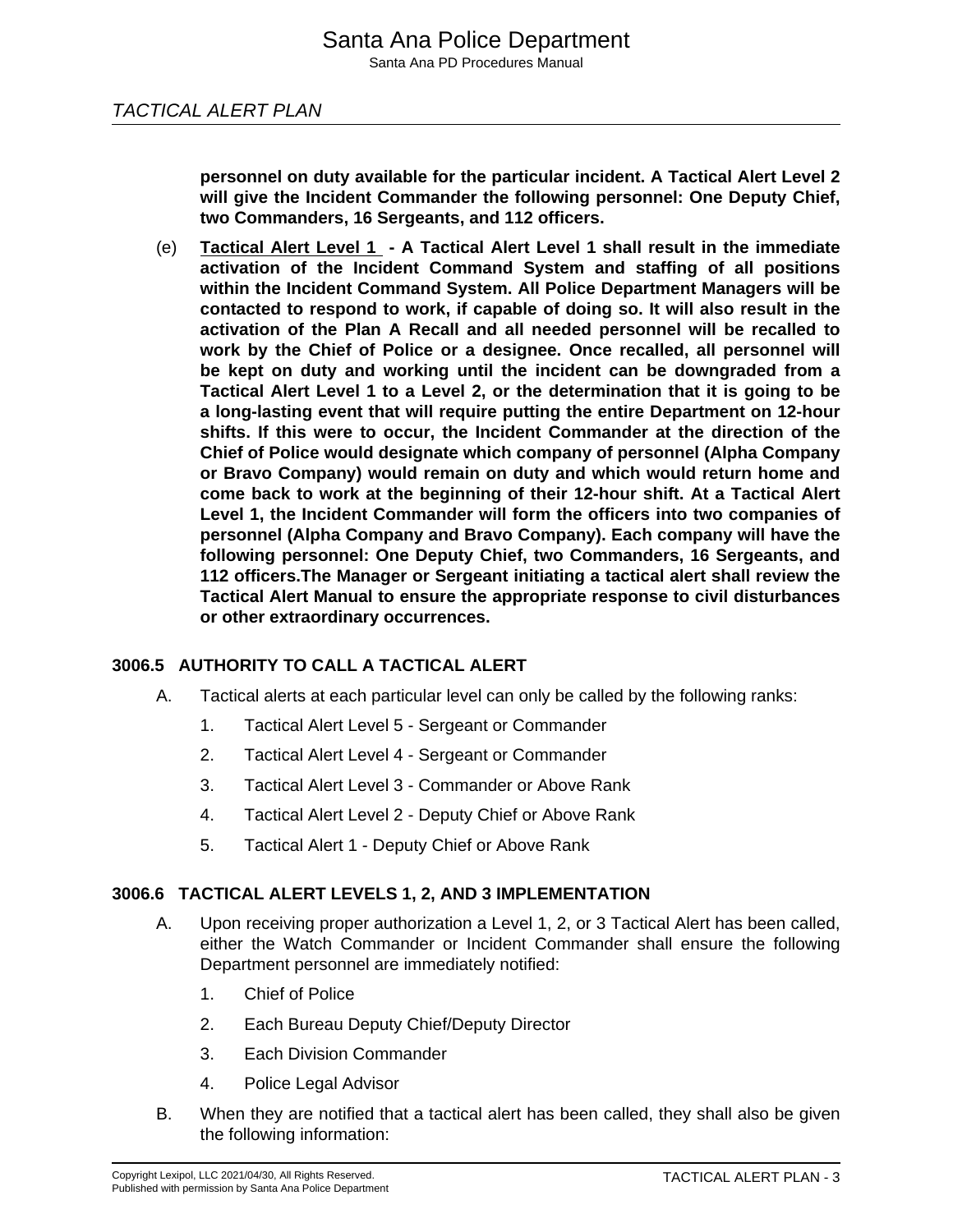Santa Ana PD Procedures Manual

#### TACTICAL ALERT PLAN

- 1. Level of tactical alert called.
- 2. What incident caused the initiation of the tactical alert.
- 3. Who the Incident Commander is.
- 4. Where the Command Post and staging areas will be located.
- 5. What radio frequency the Incident Commander will be working on.
- 6. Any other information deemed necessary about the incident.
- C. If the Watch Commander or Incident Commander has been so directed by the appropriate level of authority, they shall initiate a Plan A Recall and provide the officers who are being recalled with the location where they are to report. Each officer will be told to report for duty with their personal equipment, including a standard uniform, vest, Sam Browne belt with equipment, CBRN mask, flashlight, baton, and helmet. **Sworn personnel will check out a pacset before leaving the Department. Other support personnel will be issued pacsets at the staging area if necessary. In the event of a shortage of pacsets the Incident Commander may request that the Orange County Sheriff's Department respond with pacsets that are maintained as a surge capacity for mutual aid purposes.**

#### **3006.7 TACTICAL ALERT LEVEL 4 OR 5 IMPLEMENTATION**

- A. A Level 4 or 5 alert is advisory only. The Sergeant or Commander calling an alert at this level shall complete the Santa Ana Police Department Tactical Alert Advisory form and ensure its timely distribution to those personnel and sections indicated on the form.
- B. A Level 4 or 5 Alert shall be an event or incident that the Police Department has planned for and assigned personnel to work, such as a downtown or Centennial Park festival.
	- 1. Neither alert shall have an adverse impact on the Department's ability to respond to routine calls for service, or day-to-day operations.
- C. Incident Commanders implementing a Tactical Alert at any level are encouraged to consider a Code Charlie request through the Orange County Sheriff's Department's Emergency Operations Center. Such a request will allow other agencies to respond with the number of officers they are able to commit to an incident in case mutual aid is required. The responses received as a result of the Code Charlie request will assist the Incident Commander during planning and pre-response organization of an event or incident

#### **3006.8 INCIDENT COMMAND SYSTEM**

- A. Santa Ana Police Department has adopted the Incident Command System as our Department's process to manage Tactical Alerts.
	- 1. The ICS system shall be implemented to its appropriate level and used by the supervisor in charge or the Incident Commander in any of the following.
		- (a) Any Level 1, 2, 3, 4 or 5 Tactical Alert.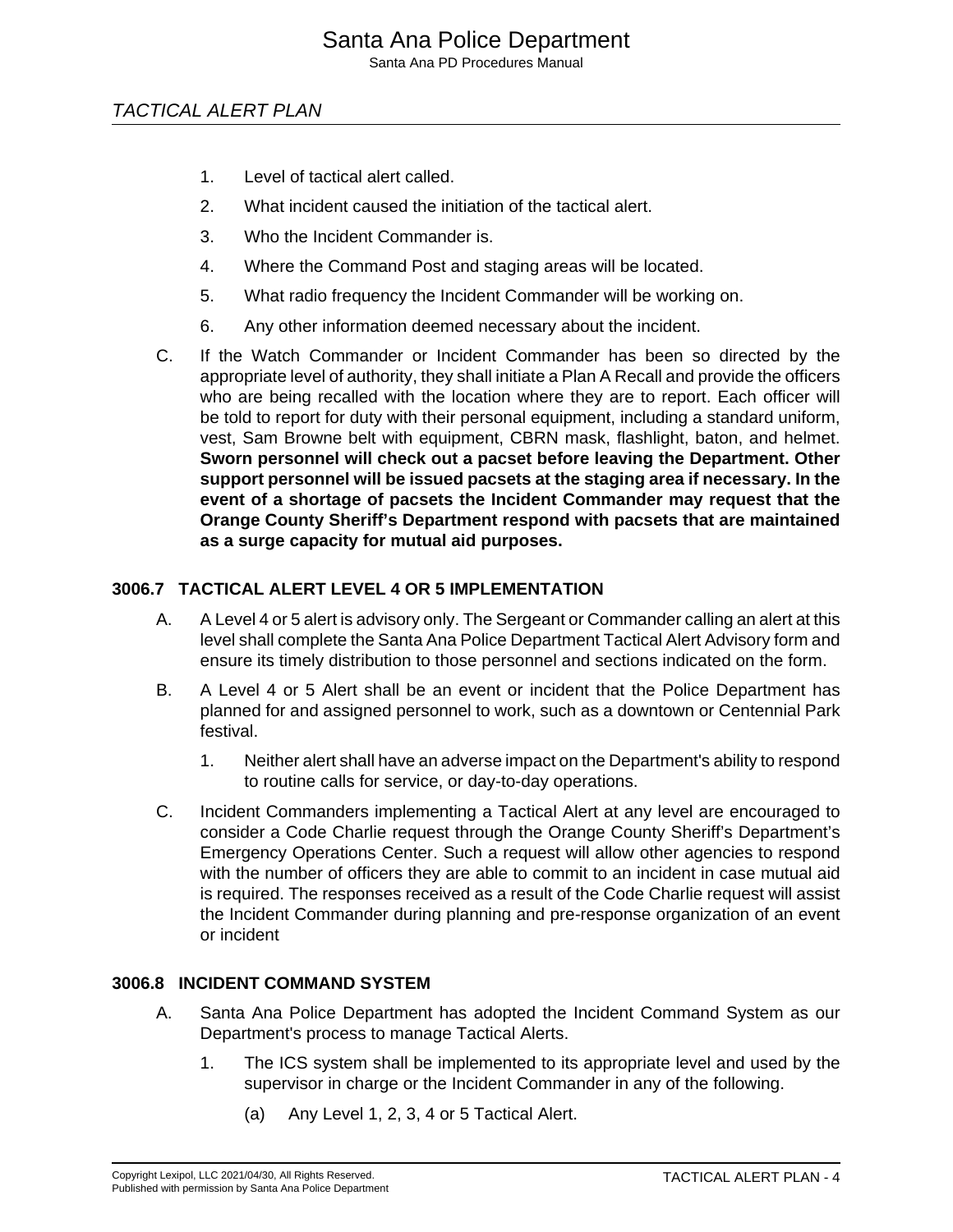- (b) Any civil disturbance or unplanned incident that requires the help of law enforcement personnel from outside agencies (i.e., mutual aid request).
- (c) When officers from our Department respond under mutual aid to another law enforcement jurisdiction to assist with uniformed law enforcement duties (per a Mutual Aid request).
- (d) Planned events that require an organized response due to the attendance, type, significance or complexities of the event.

#### **3006.9 EMERGENCY RESPONSE COORDINATOR**

- A. Should the City experience a natural disaster, a civil disturbance, or any other unusual occurrence requiring mutual aid (i.e., earthquake, chemical spill, train wreck, flood, riot, etc.) that necessitates a Tactical Alert Level 1, 2, or 3, it shall be the policy of the Department to immediately notify the Emergency Response Coordinator (ERC). Upon notification, the ERC will assume the role of Incident Commander and be responsible for coordinating our agency's overall response. The ERC shall continue to serve in this capacity until the incident de-escalates or until relieved by higher authority. The ERC shall also be notified in the event our agency is asked to provide mutual aid to another jurisdiction.
	- 1. The designated ERC shall be the Department's Homeland Security Division Commander.
	- 2. If the ERC cannot be contacted, the Criminal Investigations Commander shall assume the role of our alternate ERC and will be responsible for coordinating our agency's response.
	- 3. The ERC function is not intended to replace the standard chain of command in situations that would normally be handled by a Field Operations or Investigations Commander such as warrant services, parades, festivals, demonstrations, or any other situation that does not meet the criteria outlined above.
- B. If the ERC or alternate ERC is unavailable, the Field Operations Bureau Deputy Chief or the Duty Deputy Chief shall designate the another Commander to coordinate our Department's response.

#### **3006.10 MUTUAL AID REQUESTS**

- A. An Incident Commander initiating a tactical alert shall have the discretion of submitting a Code Charlie request to Control 1. The Code Charlie request allows Orange County jurisdictions to notify the number of officers available to respond to the incident if mutual aid is requested. Knowing the number of officers available from other jurisdictions is critical if a mutual aid response is necessary.
- B. The Incident Commander submitting a Code Charlie request shall attempt to notify Control 1 at least 7 days in advance of the impending event/incident. This will allow jurisdictions sufficient time to notify Control 1 of the number of officers available for mutual aid.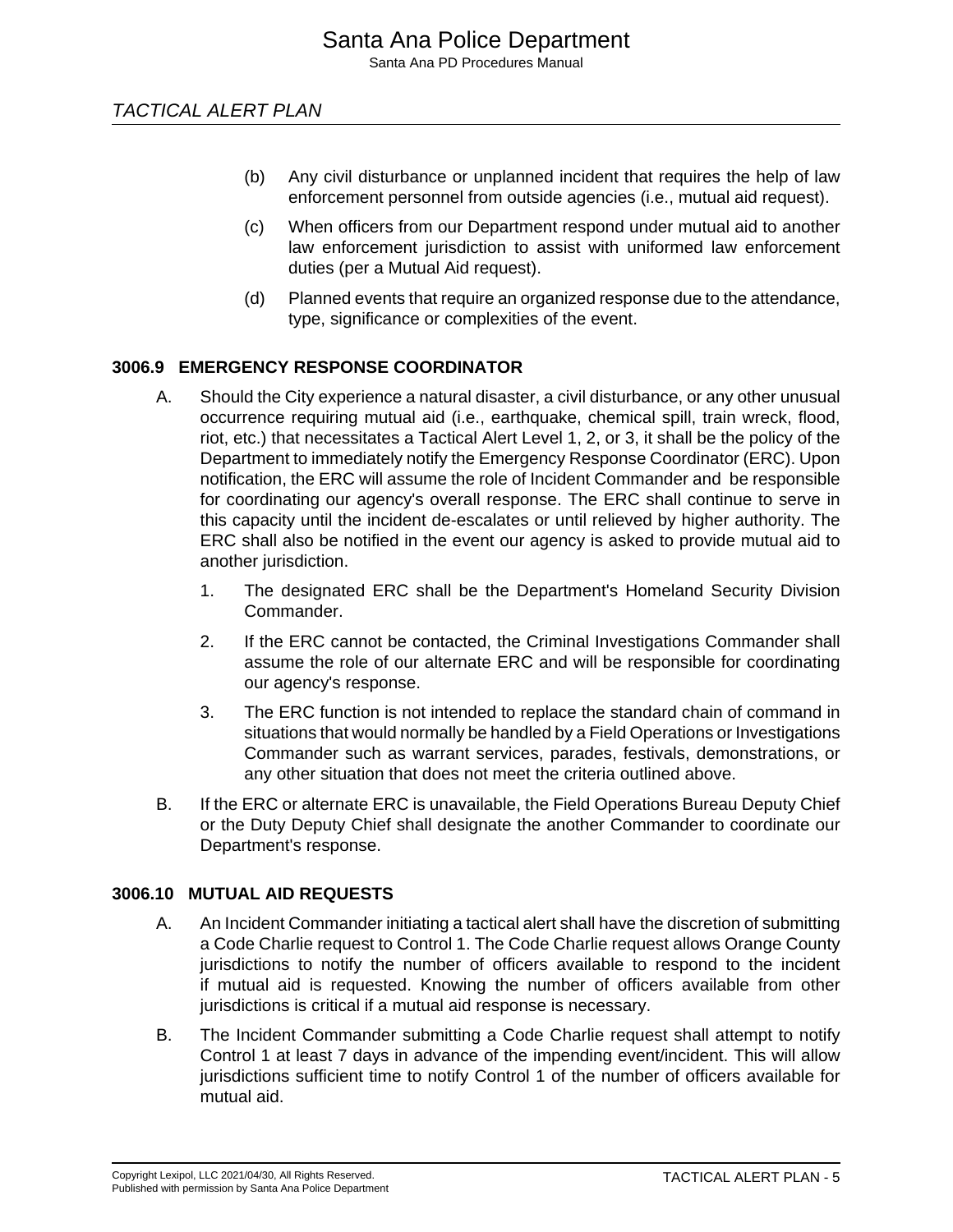#### TACTICAL ALERT PLAN

- C. The Incident Commander will initiate a Code Charlie request by contacting Control 1 at (714) 628-7008. The Incident Commander requesting the Code Charlie shall provide Control 1 with the following:
	- 1. How many officers are being requested.
	- 2. Time and date of incident/event.
	- 3. The name and phone number of the Incident Commander.
	- 4. The location of the staging area for mutual aid units.
- D. During the incident/event, a mutual aid response will be initiated via telephone or red channel, indicating "Code Charlie Checkmate."

#### **3006.11 MUTUAL AID RESPONSES**

- A. This Tactical Alert Plan shall not change the mutual aid process we currently utilize to provide immediate assistance to another law enforcement agency.
- B. If we receive a Code Charlie request, or any mutual aid request from an outside law enforcement agency and it is likely the mutual aid assistance will last longer than two hours, the following procedure shall be followed prior to any Santa Ana Police Department response.
	- 1. Notify the Department's Emergency Response Coordinator (ERC). The ERC shall be our designated Incident Commander for all mutual aid requests. The ERC shall continue to serve in this position until relieved by higher authority.
	- 2. If the ERC cannot be contacted, the Criminal Investigations Commander shall assume the role of the ERC and will be responsible for coordinating our Department's mutual aid response.
	- 3. If neither the ERC nor the alternate ERC can be contacted, the Field Operations Bureau Deputy Chief or the duty Deputy Chief shall designate another Commander to coordinate our agency's response.
	- 4. The ERC shall be responsible for, but not limited to, the following:
		- (a) Obtaining the prior approval of the Field Operations Bureau Deputy Chief, duty Deputy Chief, or any other Deputy Chief if neither of the first two Deputy Chiefs can be contacted. If no Deputy Chief's can be contacted, the ERC has the authority to authorize a mutual response.
		- (b) Planning and implementing our personnel's response to the mutual aid request.
		- (c) Consulting with the Field Operations Bureau Deputy Chief, or duty Deputy Chief, on the deployment and mutual aid plan prior to implementing it whenever possible.
		- (d) Deploy and manage our personnel in accordance with NIMS, SEMS and existing mutual aid agreements and in accordance with our Tactical Alert Plan.
		- (e) Maintain ongoing contact with the Department's senior management staff.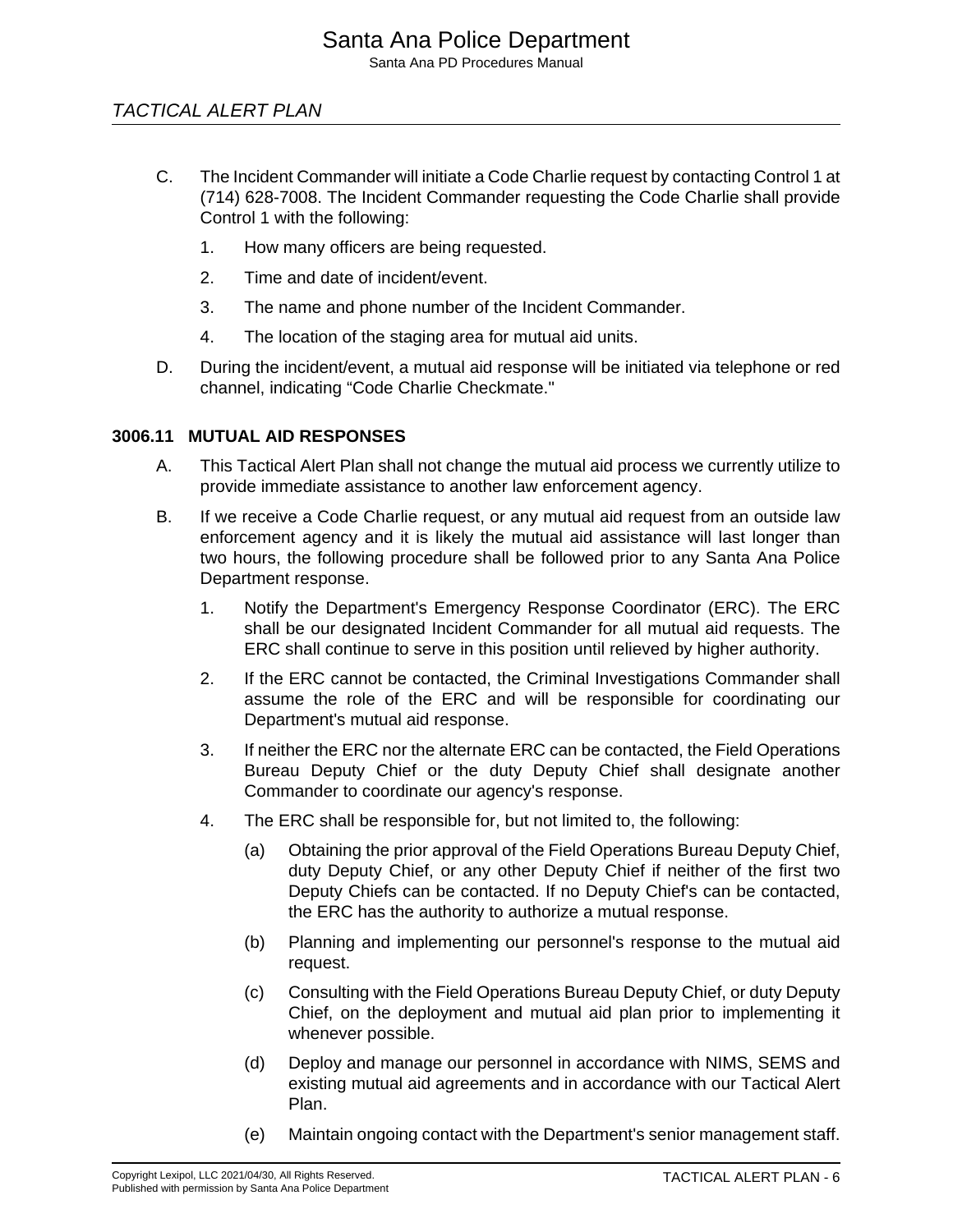- (f) Complete any needed fiscal reports to ensure financial reimbursement when appropriate (i.e., Federal, State, or local disaster or emergency declaration).
- (g) Complete after-action debriefing and reports.

#### **3006.12 PERSONNEL RECALL PROCEDURE**

- A. In the event of a civil disturbance or other unusual event occurs, and the personnel needs cannot be met by on-duty personnel, it may be necessary to recall off-duty personnel. Their recall shall be done using the process outlined in the Tactical Alert Plan.
- B. The following personnel have the authority to approve or initiate a recall of off-duty personnel:
	- 1. The Chief of Police
	- 2. Any Deputy Chief
	- 3. Any Commander
	- 4. The Duty Watch Commander
	- 5. Any other Police Department employee that has been directed to begin the recall process by any of the above listed Police Department Managers.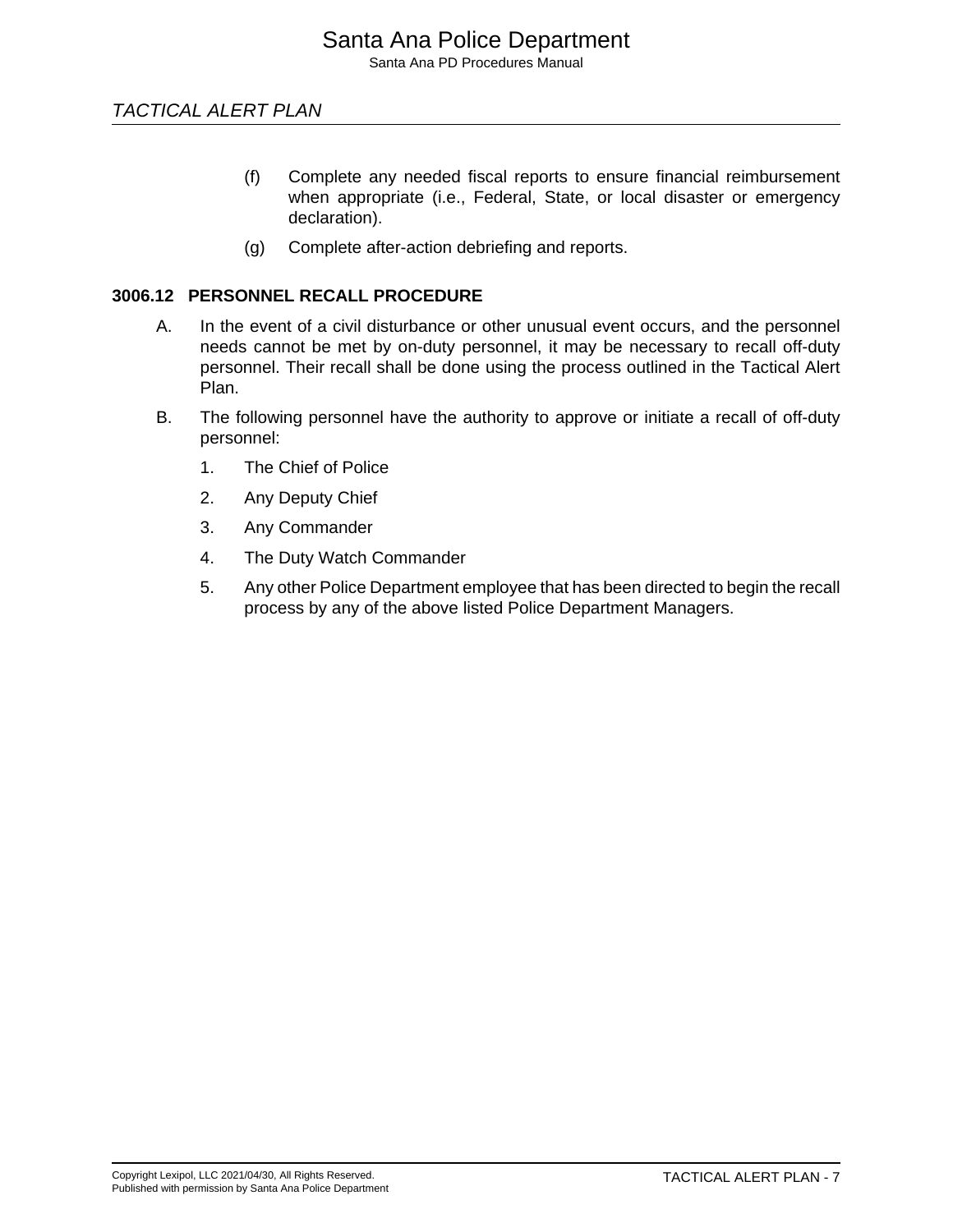### **Attachments**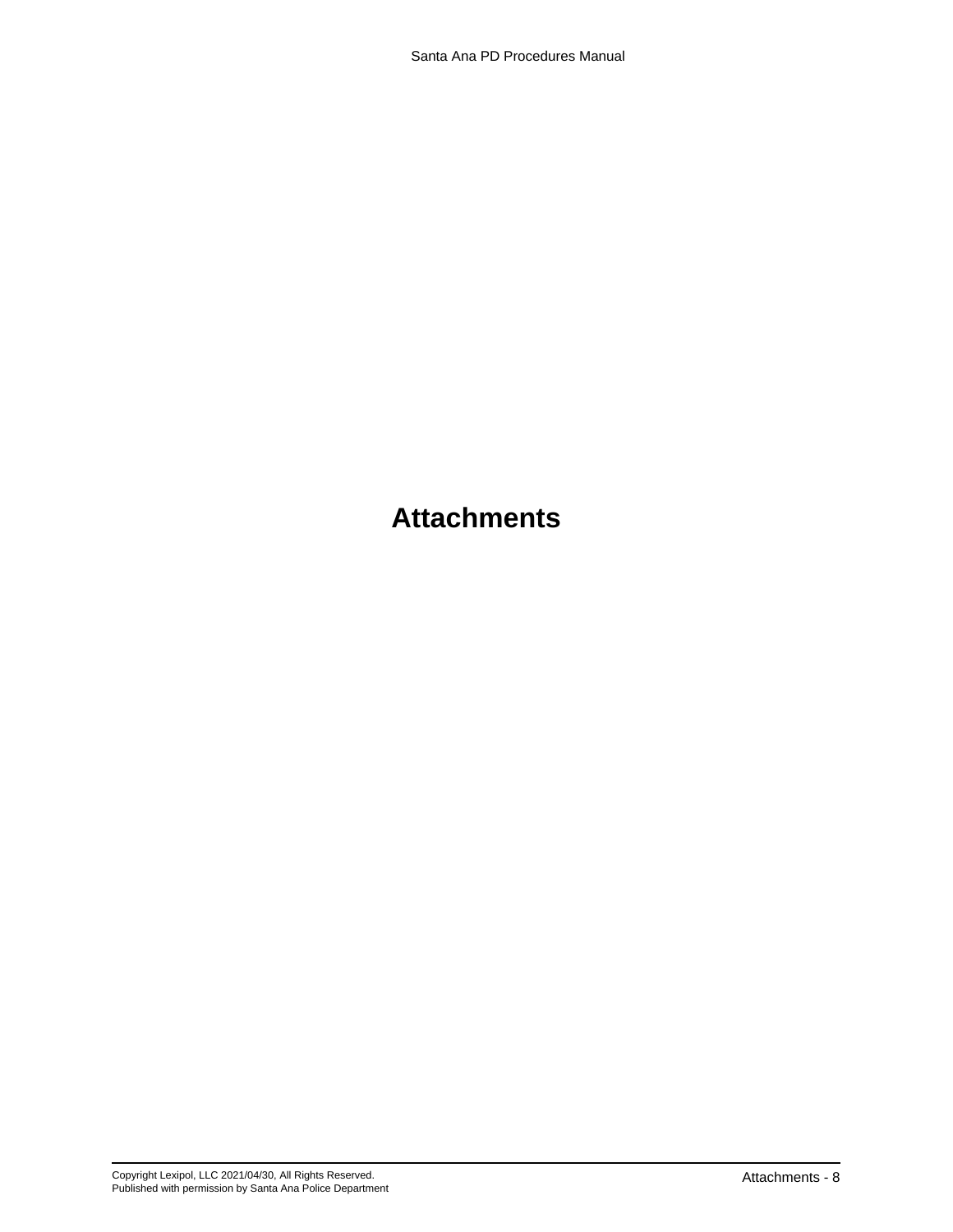## <span id="page-8-0"></span>**Tactical Alert Advisory Form Updated.pdf**